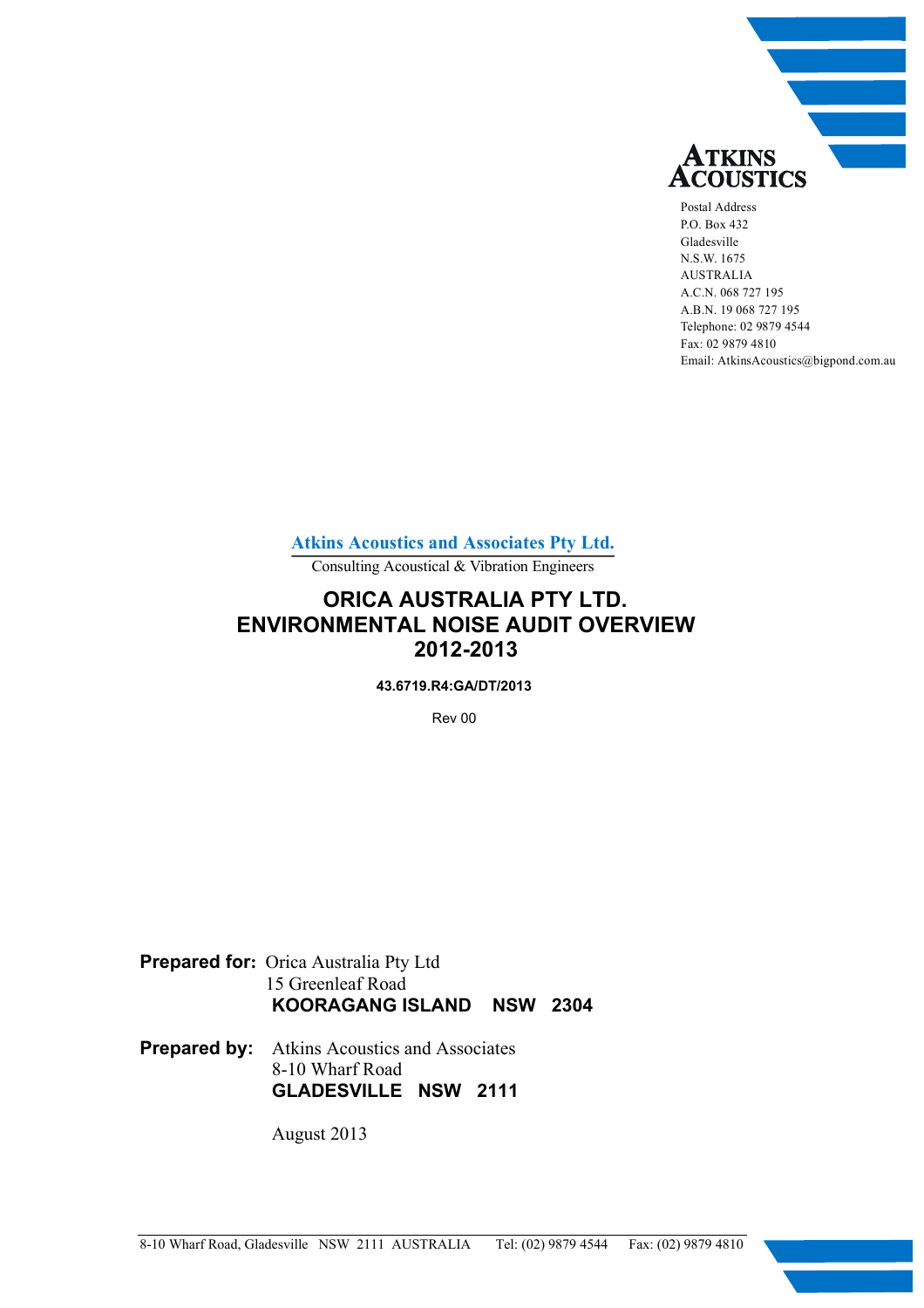# **CONTENTS**

|                                                                                                                                                                                                                                                                     | Page No                          |
|---------------------------------------------------------------------------------------------------------------------------------------------------------------------------------------------------------------------------------------------------------------------|----------------------------------|
| 1.0 INTRODUCTION                                                                                                                                                                                                                                                    | 1                                |
| 2.0 OVERVIEW<br>2.1 Compliance Noise Monitoring                                                                                                                                                                                                                     | $\overline{2}$<br>$\overline{2}$ |
| <b>3.0 STATUTORY REQUIREMENTS</b>                                                                                                                                                                                                                                   | 4                                |
| 4.0 PROJECT SPECIFIC NOISE CRITERIA<br>4.1 Stockton Noise Criteria                                                                                                                                                                                                  | 5<br>5                           |
| 5.0 OVERVIEW OF MEASUREMENT RESULTS AND FINDINGS<br>5.1 Noise Model Updating<br>5.2 Site Attended Noise Monitoring<br>5.3 Review of Incident Reports<br>5.4 Site Attended Noise Measurements<br>5.5 Unattended Noise Measurements<br>5.6 Assessment of Noise Trends | 6<br>6<br>6<br>6<br>7<br>7<br>7  |
| 6.0 FINDINGS AND RECOMMENDATIONS                                                                                                                                                                                                                                    | 8                                |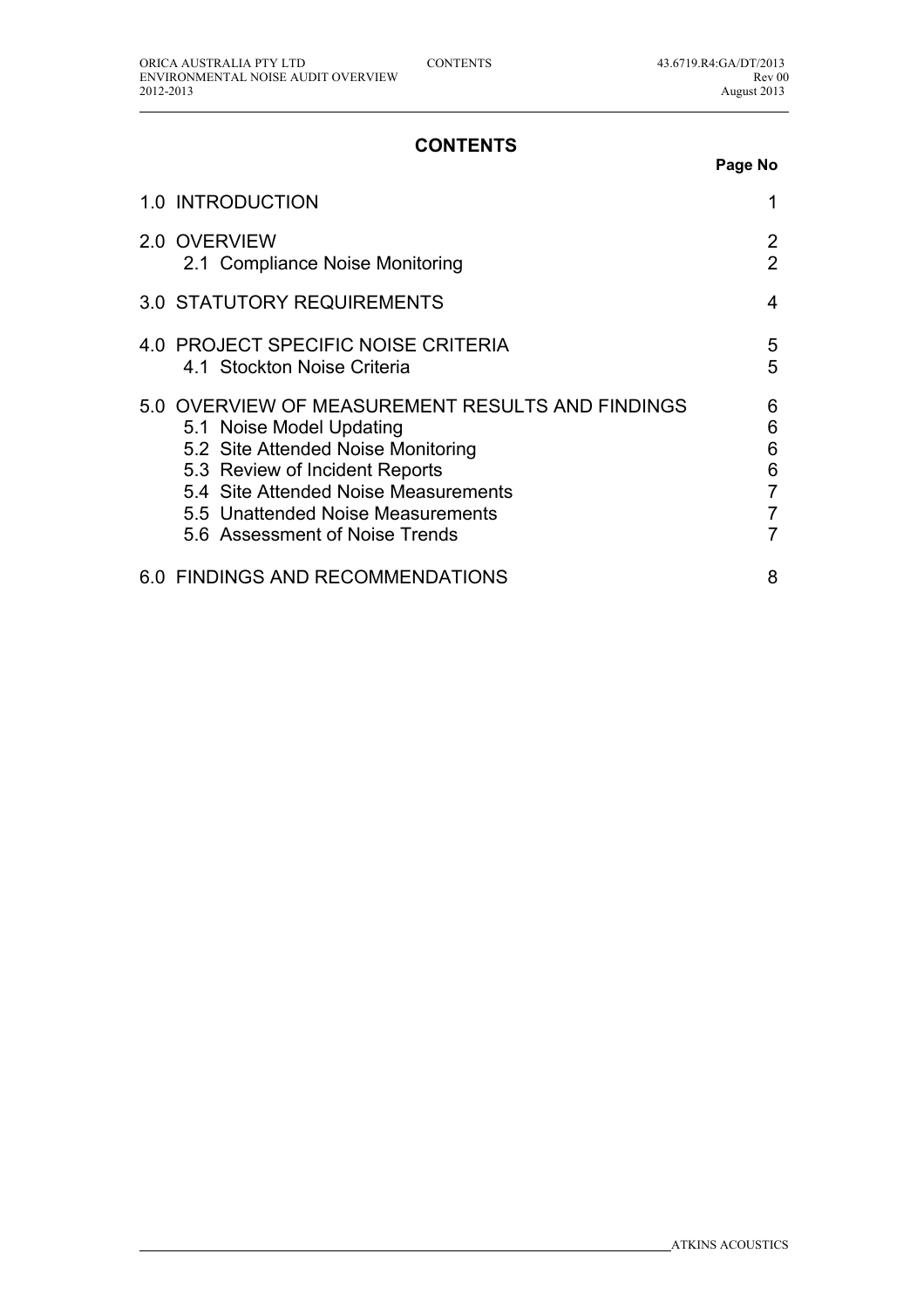# **1.0 INTRODUCTION**

As part of Orica Australia Pty Ltd *(Orica)* Site Noise Management Plan *(SNMP)* for Kooragang Island *Atkins Acoustics* was commissioned by *(Orica)* to conduct environmental noise audits during 2012-2013*.* This report presents an overview of the results and findings from the audits and an assessment of operational noise from the site including plant associated with the expansion of the ammonium nitrate manufacturing plant *(the Project).*

In addition to the works undertaken as part of the first phase of the *Orica* expansion reported in the Environmental Noise Audit Report dated November 2012, site noise reduction works have been undertaken as part of the *Orica* site noise reduction program *(SNRP).* Details of those works are reported in the *Atkins Acoustics* Environmental Noise Audit report dated March 2013.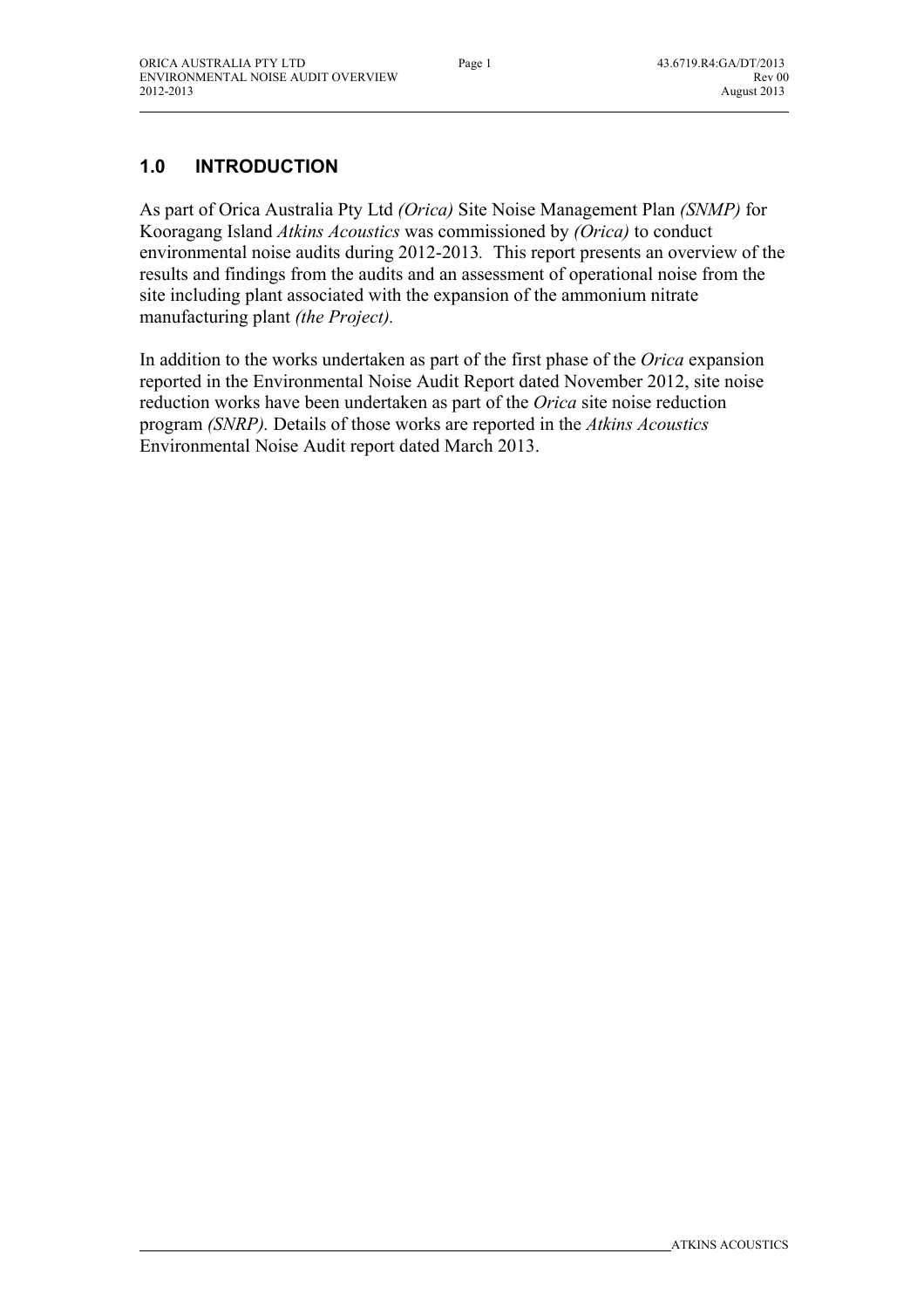# **2.0 OVERVIEW**

As part of *Orica's* commitment to control noise impacts from the Kooragang Island operations, the NSW Department of Planning *(Department)* concluded that any additional noise emitted from *the Project* must be controlled to achieve noise contributions at least 10dBA below the agreed existing levels determined prior to the approved uprate works.

# **2.1 Compliance Noise Monitoring**

As part of *Orica* commitment and the Site Noise Management Plan *(SNMP),* six (6) assessment locations were selected for the purpose of assessing noise compliance and trends, three (3) locations at Stockton and three (3) on Kooragang Island.

The locations *(Figure 1)* identified in the *SNMP* were selected to allow for reliable and secure access for noise measurement*.* The locations identified as R4 and R6 due to access and instrumentation security were relocated from riverside locations to secure roadside positions*.* Additionally due to access the monitoring location R1 (294 Fullerton Street) was changed to 284 Fullerton Street.

- R1 284 Fullerton Street, Stockton.
- R2 218 Fullerton Street, Stockton.
- R<sub>3</sub> 186 Fullerton Street, Stockton.
- R4 Roadside (south) opposite Ammonium Nitrate Area
- R5 Riverside (central) opposite Administration Building.
- R6 Roadside (north) north of Ammonia Plant.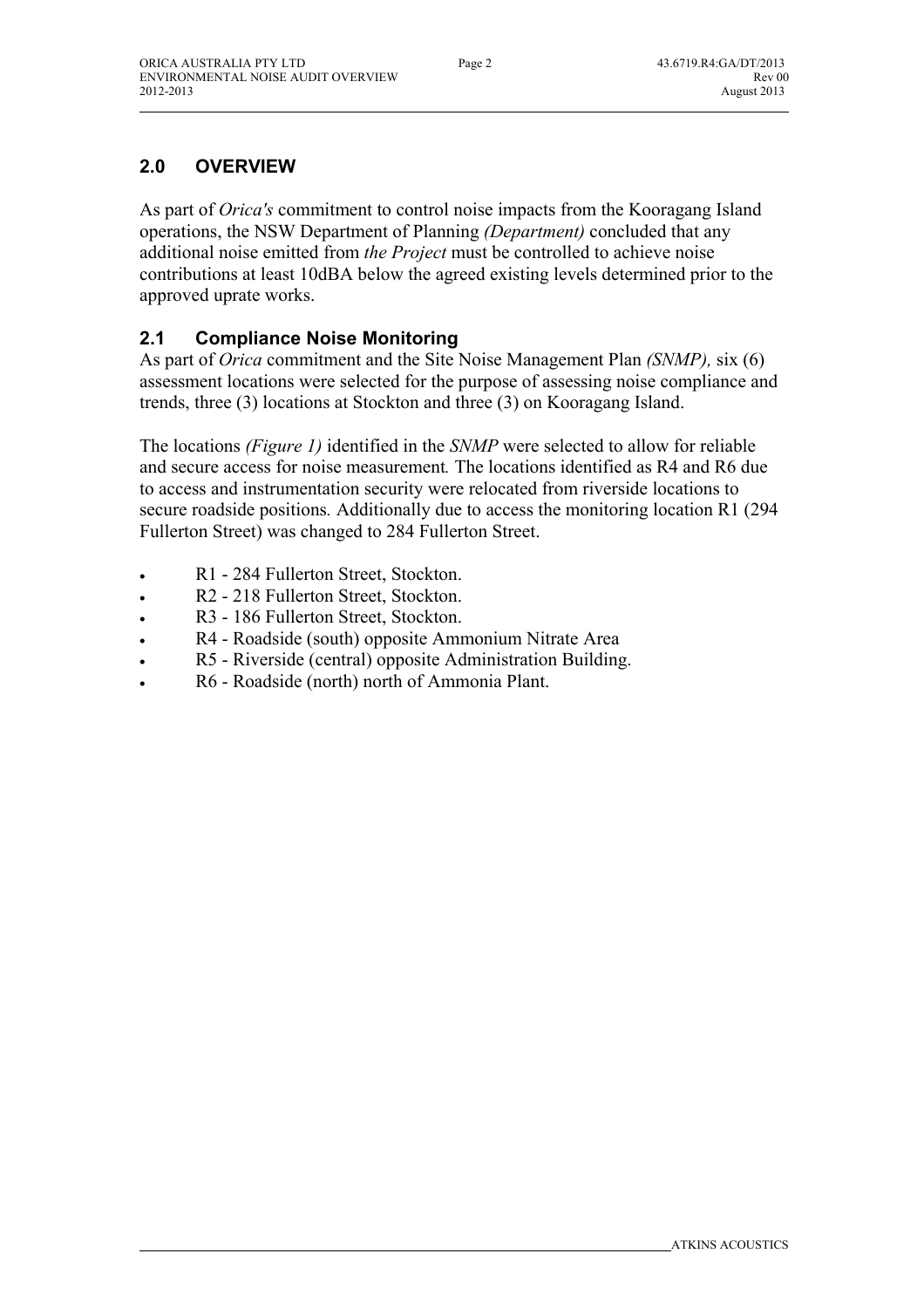# *Figure 1 Compliance Noise Monitoring Locations*

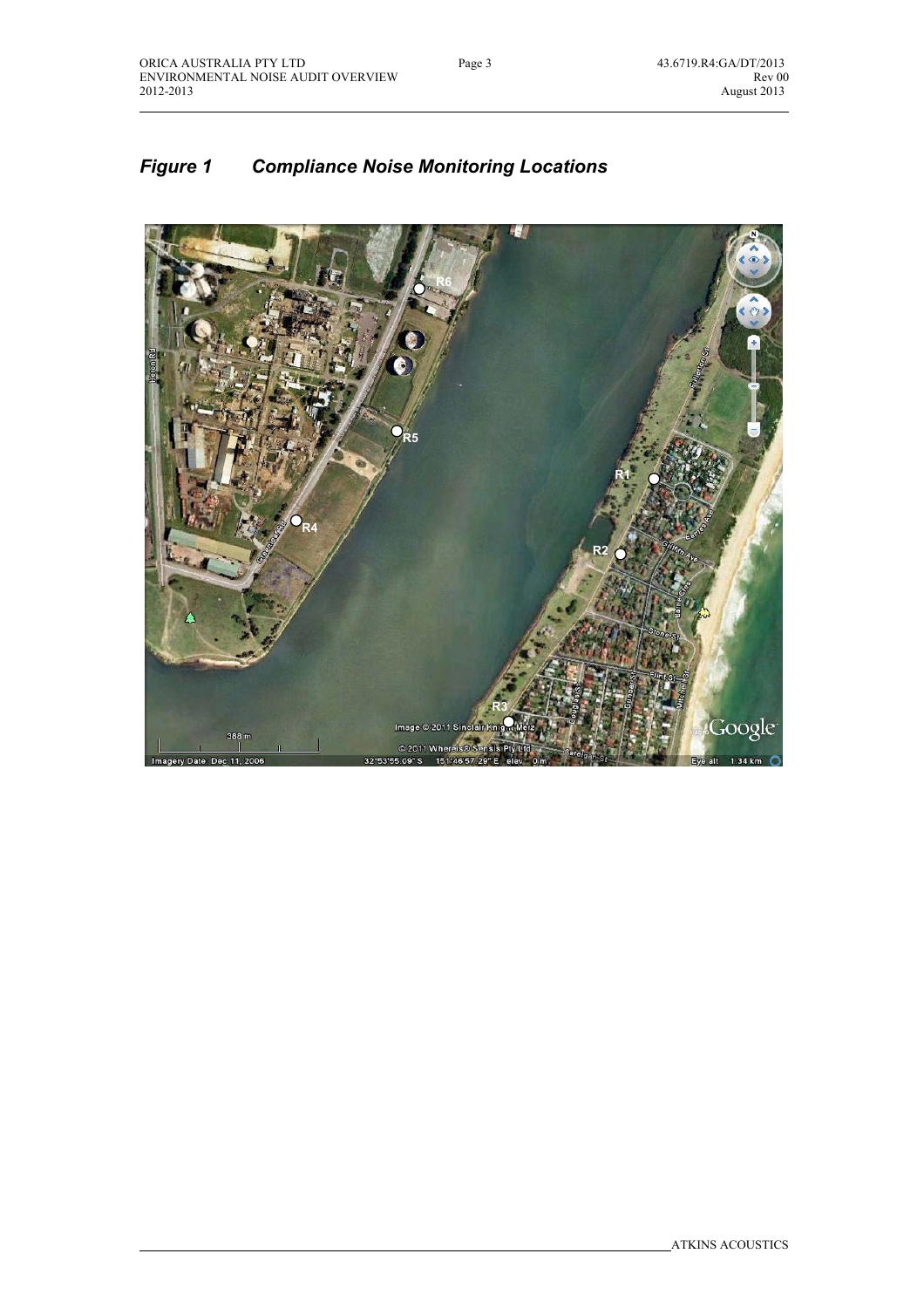### **3.0 STATUTORY REQUIREMENTS**

Noise assessment criteria for *the Project* are documented in Schedule 3 'Specific Environmental Conditions' of the *Department* Project Approval (08\_0129) dated 1 December 2009 include the following.

#### **NOISE**

 $\overline{a}$ 

#### **Noise Limits**

30 The Proponent shall ensure that noise levels from the operation of the Project are at least 10dB(A) below noise levels from Orica's Existing Operations as specified by conditions 31 & 32 below.

#### **Existing Operations - Noise Verification Program**

- $31.$ Prior to the commencement of construction the Proponent shall prepare and implement an Existing Operations Noise Verification Program to the satisfaction of the Director-General. The Program shall:
	- be undertaken by a suitably qualified and experienced person;  $(a)$
	- $(b)$ identify future reference points that will be used to demonstrate compliance;
	- $(c)$ collect new or review existing data, and report on the seasonal background levels for the noise catchment; and
	- $(d)$ confirm the noise levels from Orica's Existing Operations.

Note: Some construction activities may occur under the Project Approval provided that such activity are not undertaken during the monitoring period or that Orica can demonstrate that the activity would not contribute to the background noise level, to the satisfaction of rhe Director-General..

#### **Noise Management Plan**

- Prior to the commencement of operations of the Project, the Proponent shall prepare and implement a 32. Noise Management Plan in consultation with DECCW and to the satisfaction of the Director-General. The Plan shall:
	- be undertaken by a suitability qualified and experienced expert; (a)
	- $(b)$ demonstrate how noise levels from the Project would be managed to ensure noise levels would be 10dB(A) below noise levels from Orica's Existing Operations (see conditions 30 & 31):
	- include a detailed monitoring program for reporting on ongoing compliance. The monitoring  $(c)$ program shall:
		- outline the proposed receiver sites at Stockton and sites on Kooragang Island that would be monitored:
		- include both attended and unattended noise monitoring;
		- verify that actual noise levels from the Project are consistent with the predictions made in the EA; and
		- verify that noise levels from the Project are 10dB(A) below the noise levels identified in condition 31 for Orica's Existing Operations:
	- $(d)$ provide details of any complaints received in the preceding year relating to noise generated by the Project, and action taken to respond to those complaints;
	- detail procedures for implementing additional reasonable and feasible noise mitigation measures  $(e)$ for the Project in response to exceedance of limits and/or noise complaints; and
	- be updated annually, unless otherwise agreed to by the Director-General. (f)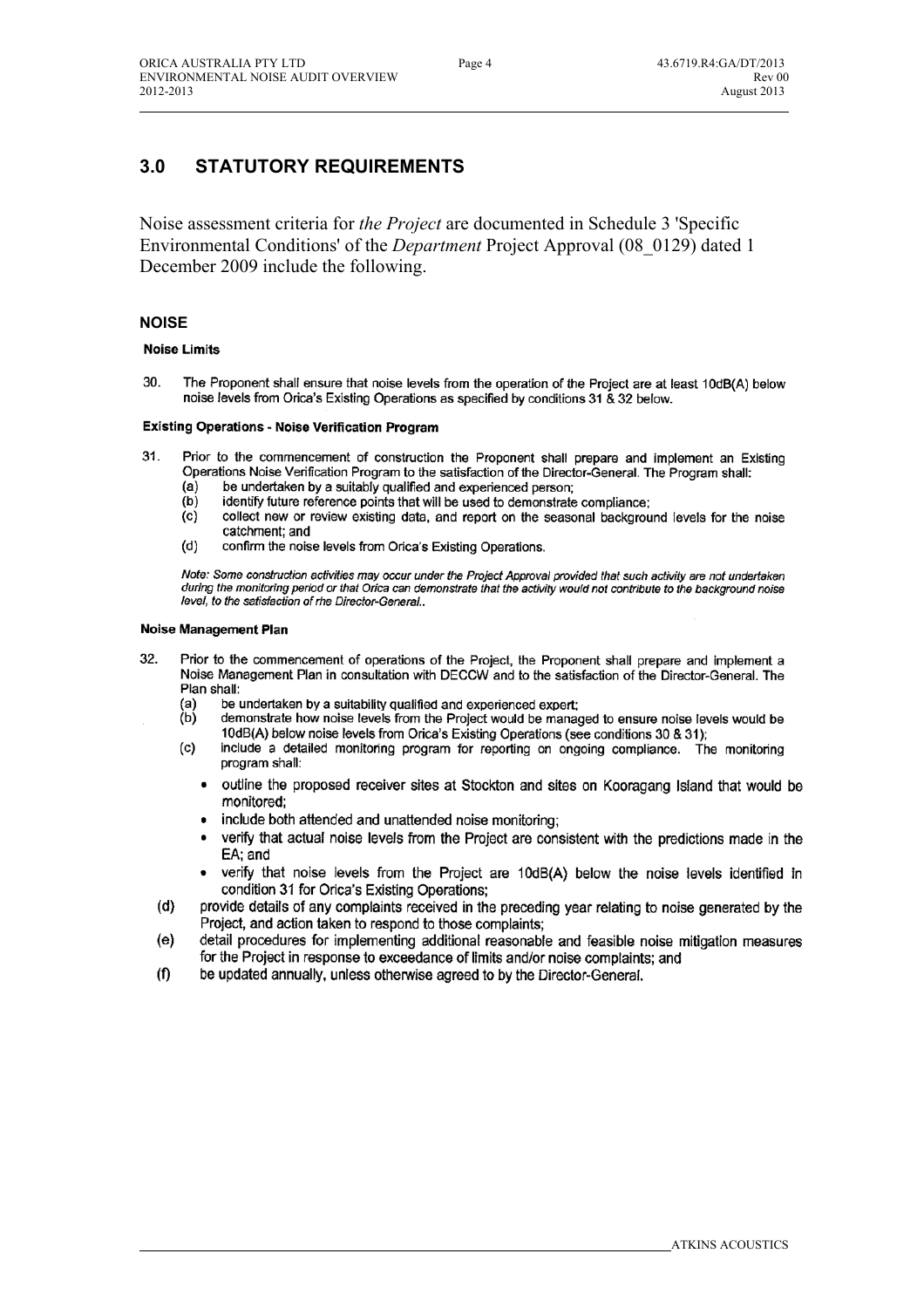# **4.0 PROJECT SPECIFIC NOISE CRITERIA**

Night-time attended noise audits reported for the reference monitoring locations on Kooragang Island (2011) confirmed that there was minimal influence from other industrial sources at those locations during nighttime hours. Nighttime attended and unattended measurements on Kooragang Island during 2012-2013 have confirmed that other than from immediate noise sources and prevailing winds there is minimal variation between the  $L_{A90}$  and  $L_{Aeq}$  levels and noise from *Orica* would be described as steady state.

Referring to the *Departments* Conditions for assessing noise trends and compliance status, operational noise resulting from *the Project* should be at least 10dBA below levels from *Orica's* pre-uprate. For compliance purposes *Table 1* presents a summary of the *Project* noise criteria.

# *Table 1: Project Noise Criteria*

*dBA re: 20 x 10-6 Pa*

| <b>Assessment Location</b> | <b>Project Noise</b><br><b>Criteria</b><br><b>dBA</b> |
|----------------------------|-------------------------------------------------------|
| R4                         | 52                                                    |
| R5                         |                                                       |
|                            |                                                       |

### **4.1 Stockton Noise Criteria**

Modelling reported for *the Project* (Atkins Acoustics Feb '09) predicted that noise contributions would satisfy *the Project* criteria, as levels would be 10dBA below the pre-uprate levels. *Table 2* presents a summary of noise levels predicted for the existing plant and *the Project* at the Stockton reference locations during calm weather conditions.

#### *Table 2. Predicted Pre Uprate and Project Noise Contributions dBA re: 20 x 10-6 Pa*

| <b>Assessment Location</b>    | <b>Predicted Sound Pressure</b><br><b>Levels</b><br>dBA |                                                        |
|-------------------------------|---------------------------------------------------------|--------------------------------------------------------|
|                               | <b>Pre-Uprate</b><br><b>Noise</b><br><b>Levels</b>      | <b>Uprated</b><br><b>Plant</b><br><b>Contributions</b> |
| <b>Assessment Location R1</b> | 50                                                      |                                                        |
| <b>Assessment Location R2</b> | 53                                                      |                                                        |
| <b>Assessment Location R3</b> | 51                                                      |                                                        |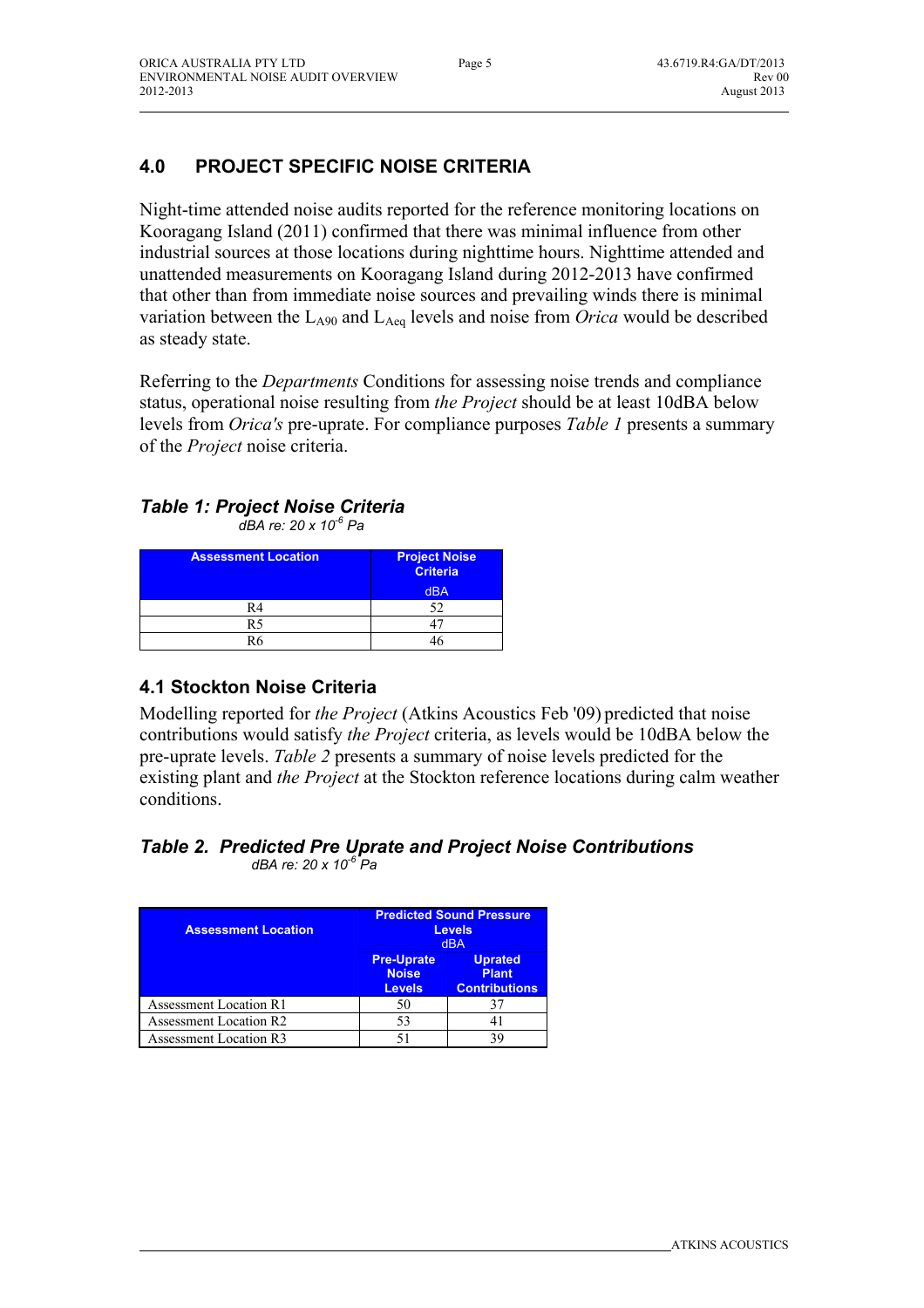## **5.0 OVERVIEW OF MEASUREMENT RESULTS AND FINDINGS**

For the assessment of noise from *the Project* it was recognised that demonstration of compliance would be difficult to confirm by direct measurement due to the variability of the ambient background levels and contributions being greater than 10dB below the pre-uprate level. Therefore for assessing compliance with *the Project* noise criteria in accordance with the *SNMP* it was proposed to:

- Update the site noise model following the commencement of operation of *the Project* to determine contributions from *the Project*; and
- undertake attended and unattended monitoring at the reference locations to assess changes in ambient background levels and noise trends.

#### **5.1 Noise Model Updating**

The site noise modelling reported in the *Kooragang Island Noise Assessment (Report Number 39.6357.R1:GACD03 Rev 3, Atkins Acoustics, 2009)* was updated to determine noise contributions from *the Project*. Compliance with the Project Approval conditions has been assessed against the pre-uprate noise levels. *Table 3* presents a summary of the predicted contributions pre uprate and for *the Project* (phase one).

#### *Table 3. Predicted Baseline and Project Noise Contributions LAeq re: 20 x 10-6 Pa*

| <b>Operating Plant Conditions</b>                                       | <b>Predicted Sound Pressure Level</b><br>dBA |                |       |      |           |                |
|-------------------------------------------------------------------------|----------------------------------------------|----------------|-------|------|-----------|----------------|
|                                                                         | R <sub>1</sub>                               | R <sub>2</sub> | R3    | R4   | <b>R5</b> | R <sub>6</sub> |
| Pre Uprate                                                              | 50.4                                         | 52.1           | 49.9  | 66.3 | 62.6      | 59.1           |
| Uprate Plant (Phase one) Ammonia Plant<br>Compressor and 183L Generator | 19.7                                         | 223            | 2.1 1 | 23.5 | 32.9      | 41.7           |

### **5.2 Site Attended Noise Monitoring**

In accordance with the *SNMP* attended and unattended noise audits have been undertaken during 2012-2013 and measurements conducted in accordance with the Australian Standards AS1055-1997 '*'Acoustics - Description and Measurement of Environmental Noise'* and the DECCW *'Industrial Noise Policy (2000)'.*

### **5.3 Review of Incident Reports**

As part of audit and reporting requirements the *Sustainability Manager* has confirmed that no significant noise incidents during the twelve (12) month period have been reported. During unscheduled shut downs and start-ups of the Ammonia Plant two (2) noise incidents were reported (31 May 2013 and 1 June 2013). We have been instructed that *Orica* has committed to undertake noise monitoring and investigations during the next scheduled shut down of the Ammonia Plant. It is understood that the investigations will include onsite measurements to identify and rank noise sources,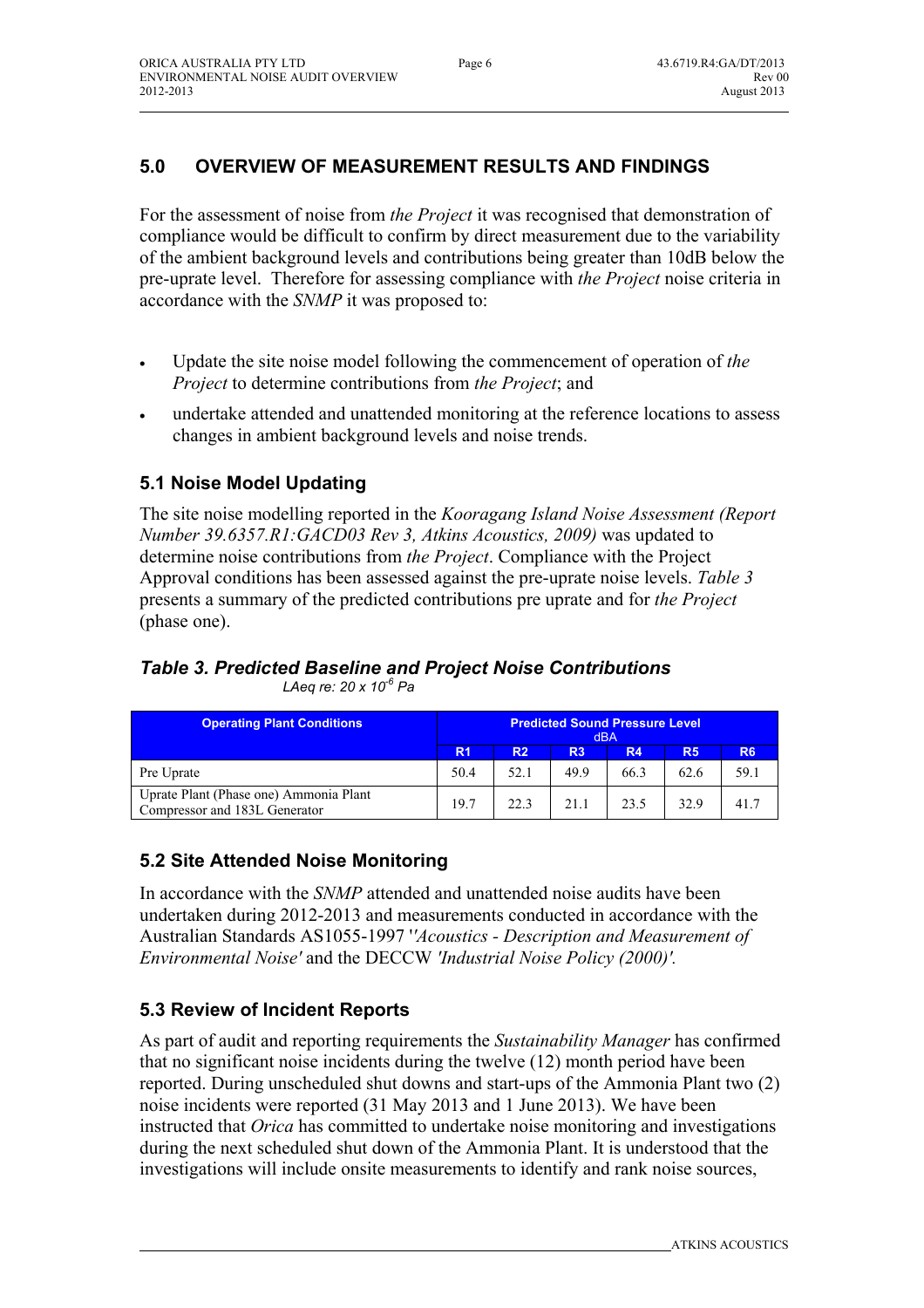and investigations to assess feasible and reasonable actions that may be considered to reduce site noise emissions during these events.

### **5.4 Site Attended Noise Measurements**

Observations during site attended audits have confirmed that the ambient nighttime noise and background LA90 sound levels at Stockton are controlled by surf noise, general industrial activities on Kooragang Island, shipping movements on Newcastle Harbour, general waterway activities and local road traffic. Noise sources from *Orica* identified during audits at Stockton included the Ammonia Plant, cooling towers and general pipe noise. The audibility of noise from *Orica* is dependent on the assessment location and exposure to the site noise sources.

### **5.5 Unattended Noise Measurements**

Noise measurements reported for Kooragang Island have shown that levels along Greenleaf Road vary as a consequence of the location and exposure to *Orica's* noise sources. Measurement have shown that noise from *Orica* is relatively constant and a function of prevailing weather conditions, location and exposure to specific production plants and/or service plant.

## **5.6 Assessment of Noise Trends**

For assessing noise trends the *SNMP* recommended that future noise monitoring on Kooragang Island (R4, R5 and R6) be considered. Baseline levels established for Kooragang Island are reported in *Atkins Acoustic (September/November 2012)* and used for assessing noise trends *(Table 4).*

| <b>Reference</b><br><b>Measurement</b> | <b>Ambient Background LA90 Sound Pressure Levels</b><br>dBA |                                  |                                     |               |  |  |
|----------------------------------------|-------------------------------------------------------------|----------------------------------|-------------------------------------|---------------|--|--|
| <b>Location</b>                        |                                                             | <b>Baseline Levels</b><br>(2012) | <b>Measured Levels</b><br>2012-2013 |               |  |  |
|                                        | <b>Median</b><br>Range                                      | <b>Median</b>                    | <b>Median</b><br>Range              | <b>Median</b> |  |  |
| R4 - Roadside (South)                  | $61.2 - 62.9$                                               | 62.0                             | $59.0 - 64.3$                       | 59.6          |  |  |
| R5 - Riverside (Central)               | $55.8 - 58.2$                                               | 57.0                             | $51.8 - 58.0$                       | 55.4          |  |  |
| R6 - Roadside (North)                  | $58.2 - 60.6$                                               | 59.8                             | $53.0 - 60.5$                       | 57.7          |  |  |

### *Table 4. Baseline Noise Trends*

The ambient nighttime RBL's summarised in *Table 4* show that the upper median 2012-2013 levels are similar to the 2012 levels, the lower median 2012-2013 levels due to the influence of prevailing weather conditions are lower than level report in 2012, and the 2012-2013 median levels are marginally lower than the 2012 levels. From the measurement results no specific noise trends have been identified.